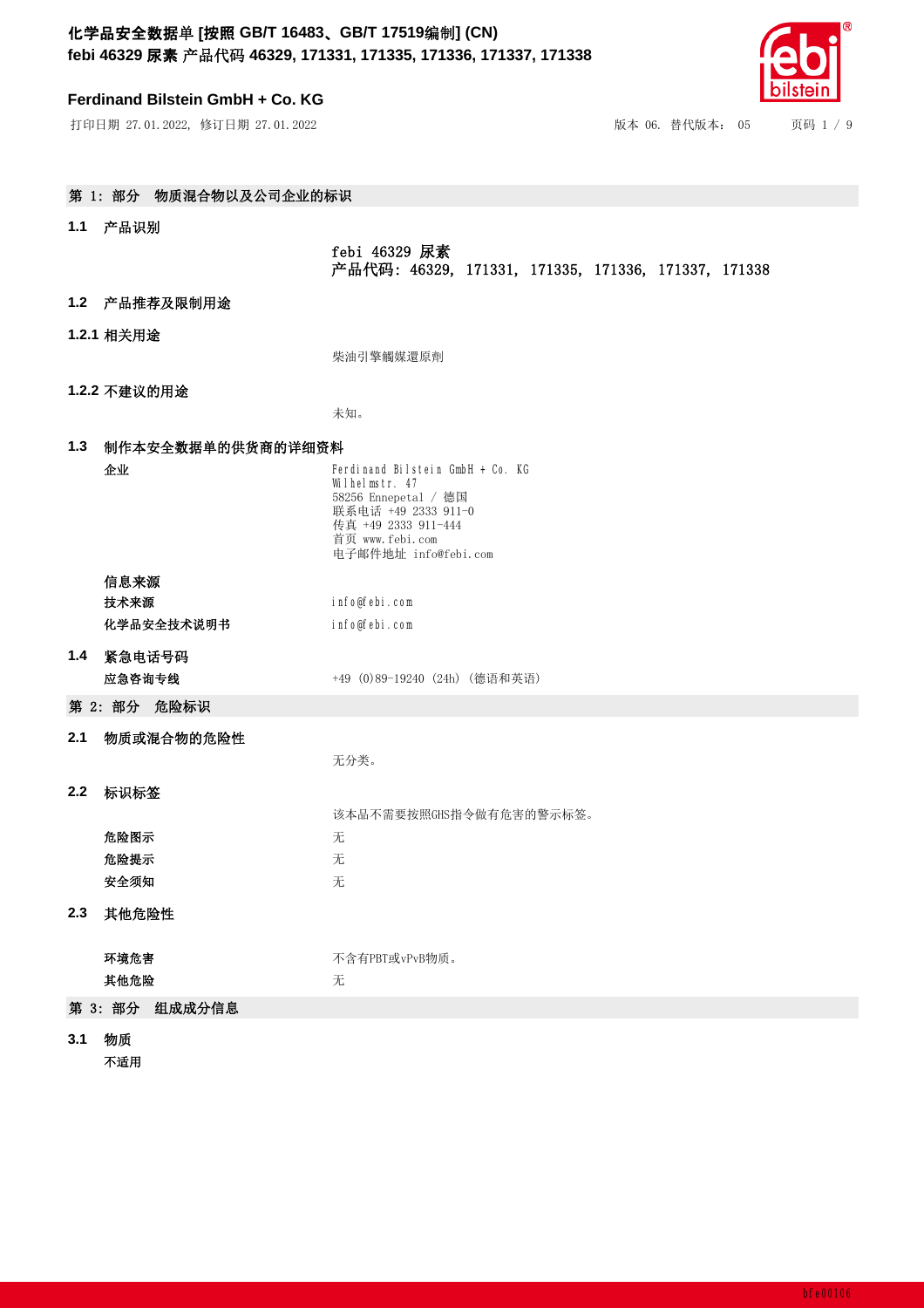# **Ferdinand Bilstein GmbH + Co. KG**

打印日期 27.01.2022, 修订日期 27.01.2022 <br>  **12.022.022, 修订日期 27.01.2022** <br>

22.02.02.02.02 <br>

22.02.02.02.02 <br>

22.02.02.02.02 <br>

22.02.02.02 <br>

22.02.02.02 <br>

22.02.02 <br>
22.02.02 <br>
22.02.02 <br>
22.02.02 <br>
22.02.02 <br>
22.02.02 <br>



## 3.2 混合物

|             | 本产品是一种混合物。                     |                                                                                     |  |
|-------------|--------------------------------|-------------------------------------------------------------------------------------|--|
|             | 浓度或浓度范围 组成部分                   |                                                                                     |  |
|             | [质量分数,%]                       |                                                                                     |  |
| 60 - < 75 水 |                                |                                                                                     |  |
|             | CAS: 7732-18-5<br>25 - < 40 尿素 |                                                                                     |  |
|             |                                | CAS: 57-13-6                                                                        |  |
|             |                                |                                                                                     |  |
|             | 组成部分注释                         | 不含有危害的成分。<br>所含成分全部在IECSC清单中已列明, 或者不在该清单涵盖范围之内。<br>SVHC 清单(高度关注物质): 不含有或低于0.1% 的物质。 |  |
|             | 第 4: 部分 急救措施                   |                                                                                     |  |
| 4.1         | 必要的急救措施<br>一般注意事项              | 脱下被污染的衣物, 下次穿着前应清洗。                                                                 |  |
|             |                                |                                                                                     |  |
|             | 吸入后                            | 提供新鲜空气。<br>如感觉不适, 立即请医生处理。                                                          |  |
|             | 皮肤接触后                          | 皮肤接触时用清水及肥皂清洗。<br>感觉皮肤持续刺激时及时就医.                                                    |  |
|             | 眼部接触后                          | 必须谨慎缓慢的用水冲洗几分钟。如佩戴隐形眼镜应尽量摘除。继续冲洗。<br>如果眼睛感到持续刺激: 请咨询医生/请求医生帮助。                      |  |
|             | 误吞后                            | 冲洗口腔,大量饮水。<br>如感觉不适, 立即请医生处理。                                                       |  |
| 4.2         | 重要的急性或延迟出现的症状和使用               |                                                                                     |  |
|             |                                | 未知。                                                                                 |  |
|             |                                |                                                                                     |  |
| 4.3         | 急救或特别医疗方面的注意事项                 |                                                                                     |  |
|             |                                | 对症治疗。<br>将安全数据单提供给医生                                                                |  |
|             | 第 5: 部分 消防措施                   |                                                                                     |  |
| 5.1         | 灭火材料                           |                                                                                     |  |
|             | 适合的灭火剂                         | 产品不会自燃。灭火措施视周围环境来确定。                                                                |  |
|             | 不合适的灭火剂                        | 束射水                                                                                 |  |
|             |                                |                                                                                     |  |
| $5.2$       | 由于物质或混合物导致的特殊危险                | 失火会释放出:<br>一氧化碳(CO)。<br>氧化氮(NOx)。<br>氰化氢(HCN)<br>氨 (NH3)。                           |  |
| 5.3         | 消防的注意事项                        |                                                                                     |  |
|             |                                | 使用与周围空气隔离的呼吸防护装备。                                                                   |  |
|             |                                | 燃烧残留物和受到污染的消防水必须按照当地法规来处理。                                                          |  |
|             | 第 6: 部分 意外释放措施                 |                                                                                     |  |
| 6.1         | 作业人员防护措施、防护装备和应急处置程序           |                                                                                     |  |

使用个人防护装备。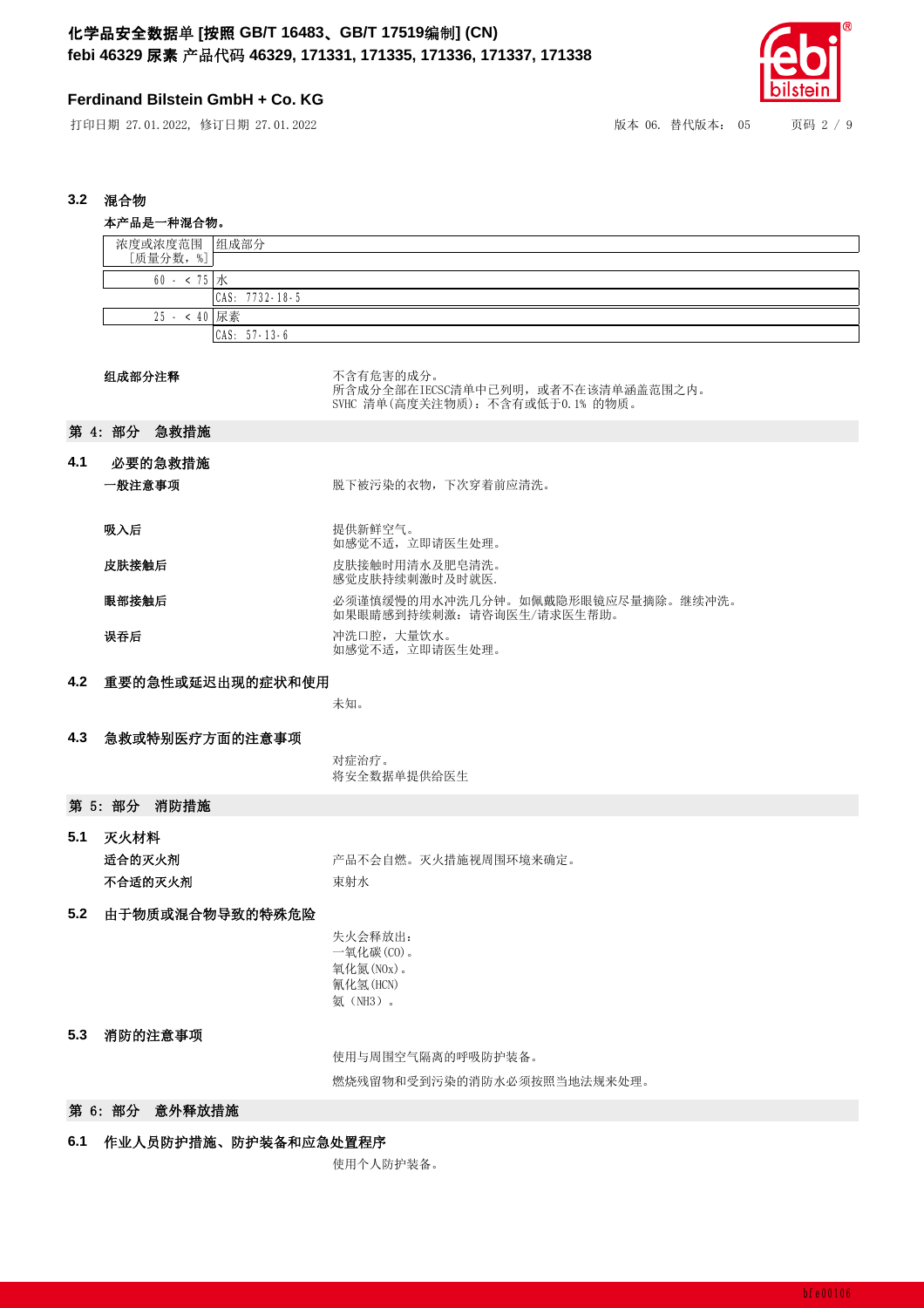## **Ferdinand Bilstein GmbH + Co. KG**

打印日ᵏ 27.01.2022, 修䇒日ᵏ 27.01.2022 版本 06. 替代版本: 05 页码 3 / 9

**6.2** ⧟境保护措施

避免表面膨胀(例如通过阻隔或油封)。 不可让其流入下水道/地表水/地下水中。

### 6.3 泄漏化学品的收容、清除方法及所使用的处置材料

利用吸液性材料(例如沙、通用结合剂、硅藻土)吸收。 按照当地法律法规来处理吸收过的物质。

6.4 参考其他章节的提示

见章节 8+13

## 第 7: 部分 操作和储存

### 7.1 安全处置注意事项

与化学物质接触时必须注意常见的预防措施。

休息时及下班后必须洗手。 使用本品时禁止饮食或吸烟。 远离食品及饮料。 脱下被污染的衣物,下次穿着前应清洗。

### 7.2 考虑与不兼容物质共同储存的安全条件

不能与氧化剂共同存放。

将容器密封并保存在通风良好的地方。 建议保存温度: -10 - 25 ° C 冷藏保存。干燥保存。 保存温度不超过35 °C。 储存温度不低于- 11 °C.

### 7.3 特定的最终使用目的

见产品用途,章节 1.2

### 第 8: 部分 暴露控制个人防护

8.1 需监控的参数 控制参数 (CN)

不相关

### DNEL

| 组成部分                                              |  |  |
|---------------------------------------------------|--|--|
| 尿素, CAS: 57-13-6                                  |  |  |
| 商业, 吸入, 长时间 - 系统效果, 292 mg/m <sup>3</sup> (AF=12) |  |  |
| 商业, 皮肤, 长时间 - 系统效果, 580 mg/kg bw/d (AF=12)        |  |  |
| 用户,通过口腔,长时间 - 系统效果,42 mg/kg bw/d(AF=12)           |  |  |
| 用户,皮肤,长时间 - 系统效果,580 mg/kg bw/d(AF=12)            |  |  |
| 用户,吸入,长时间 - 系统效果,125 mg/m <sup>3</sup> (AF=12)    |  |  |

PNEC

| 组成部分                     |
|--------------------------|
| 尿素, CAS: 57-13-6         |
| 海水, 0.047 mg/L (AF=1000) |
| 淡水, 0.47 mg/L (AF=100)   |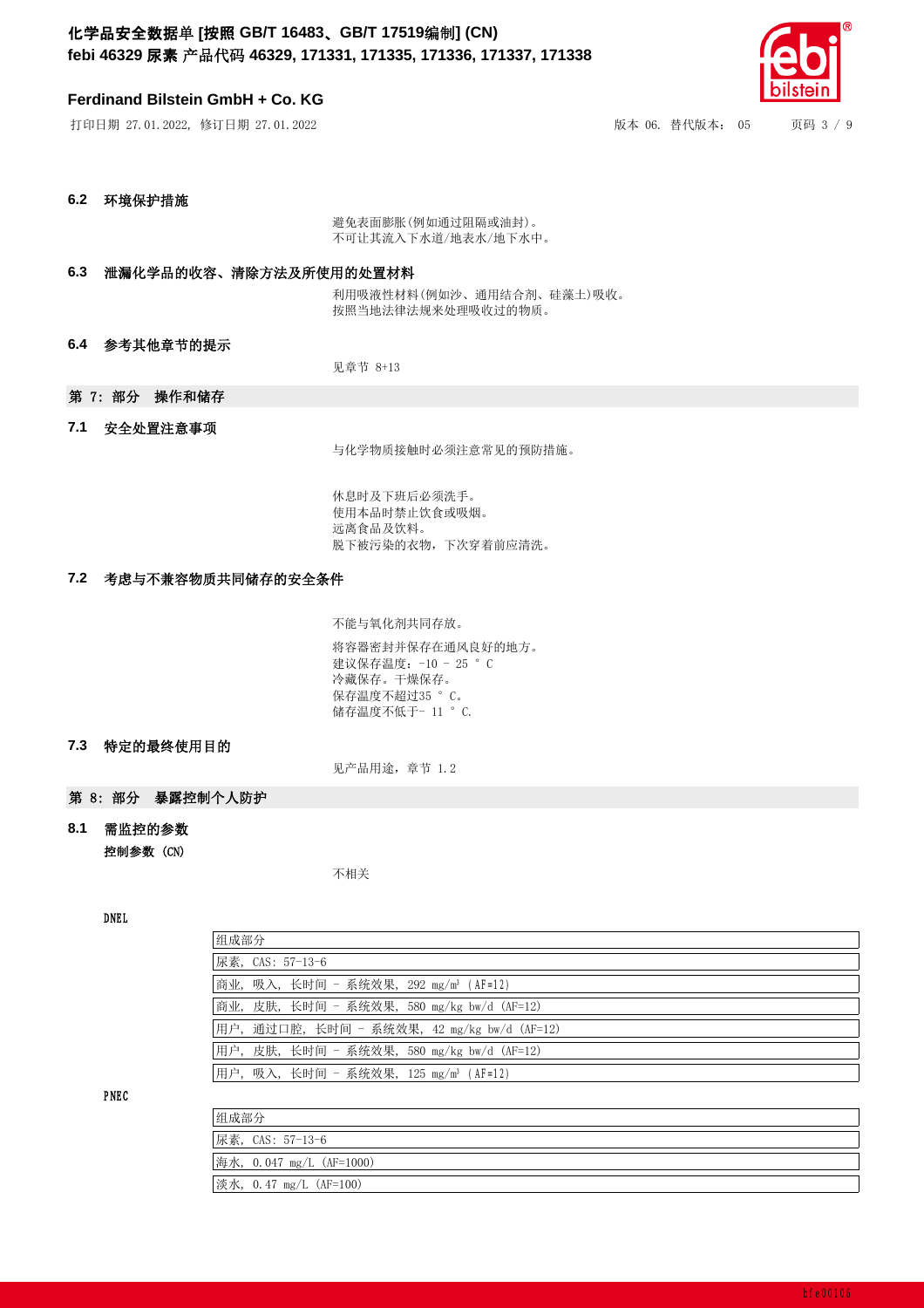# **Ferdinand Bilstein GmbH + Co. KG**

打印日期 27.01.2022, 修订日期 27.01.2022 <br>  **12.022.022, 修订日期 27.01.2022** <br>

22.02.02.02.02 <br>

22.02.02.02.02 <br>

22.02.02.02.02 <br>

22.02.02.02.02 <br>
22.02.02.02 <br>
22.02.02 <br>
22.02.02 <br>
22.02.02.02 <br>
22.02.02 <br>
22.02.02 <br>
22.02.

| 8.2 | 暴露控制                      |                                                                                             |
|-----|---------------------------|---------------------------------------------------------------------------------------------|
|     | 技术设备构建的注意事项               | 确保工作期间有充足的通风。                                                                               |
|     | 眼睛防护                      | 护目镜 (EN 166:2001)                                                                           |
|     | 手部防护                      | 本说明为建议。如需详情请联系手套供应商。<br>0,4 mm: 丁腈橡胶, >120 分钟 (EN 374)。<br>0,7 mm: 丁基橡胶, >120 min (EN 374)。 |
|     | 皮肤和身体防护                   | 正常条件下不需要。                                                                                   |
|     | 其他预防措施                    | 根据危险物质浓度及数量以及工作岗位的特殊性选择个人防护装备。防护装备的化学物质耐受                                                   |
|     |                           | 性应当向其供应商了解清楚。<br>避免长期密切的皮肤接触。                                                               |
|     | 呼吸系统防护                    | 正常条件下不需要。                                                                                   |
|     | 热危险                       | 无信息可用。                                                                                      |
|     | 环境暴露的限制和监控                | 采取恰当环保措施, 限制或阻止排放。                                                                          |
|     | 第 9: 部分 物理和化学性质           |                                                                                             |
| 9.1 | 基本物理和化学性质的说明              |                                                                                             |
|     | 物理状态                      | 液体                                                                                          |
|     | 颜色                        | 无色                                                                                          |
|     | 气味                        | 氨类                                                                                          |
|     | 气味界限                      | 无信息可用。                                                                                      |
|     | pH 值                      | $9 - 10$                                                                                    |
|     | pH 值 [1%]                 | 无信息可用。                                                                                      |
|     | 沸点 [° C]                  | ca. 100                                                                                     |
|     | 闪点 [° C]                  | 不适用                                                                                         |
|     | 易燃性 [°C]                  | 不适用                                                                                         |
|     | 爆炸下限                      | 不适用                                                                                         |
|     | 爆炸上限                      | 不适用                                                                                         |
|     | 助燃/氧化特性                   | 否                                                                                           |
|     | 饱和蒸气压 [kPa]               | 2, 3 $(20 ° C)$                                                                             |
|     | 相对密度 [g/cm <sup>3</sup> ] | $1,087 - 1,093$ (20 ° C / 68,0 ° F)                                                         |
|     | 相对密度                      | 不确定                                                                                         |
|     | 堆积密度 [kg/m <sup>3</sup> ] | 不适用                                                                                         |
|     | 可溶解于水                     | 可完全混合                                                                                       |
|     | 其它溶剂的溶解度                  | 无信息可用。                                                                                      |
|     | 辛醇/水分配系数                  | $-1, 73$                                                                                    |
|     | 运动粘度                      | 2,5 mPa.s $(20 ° C)$                                                                        |
|     | 相对蒸汽密度                    | 无信息可用。                                                                                      |
|     | 蒸发速率                      | 无信息可用。                                                                                      |
|     | 熔点 [° C]                  | ca. -11                                                                                     |
|     | 点火温度                      | 不适用                                                                                         |
|     | 分解温度 [° C]                | 无信息可用。                                                                                      |
|     | 粒子特性                      | 无信息可用。                                                                                      |
| 9.2 | 其他说明                      |                                                                                             |

无

第 10: 部分 稳定性和反应性

## **10.1** 反应性

尚不知有特别反应性。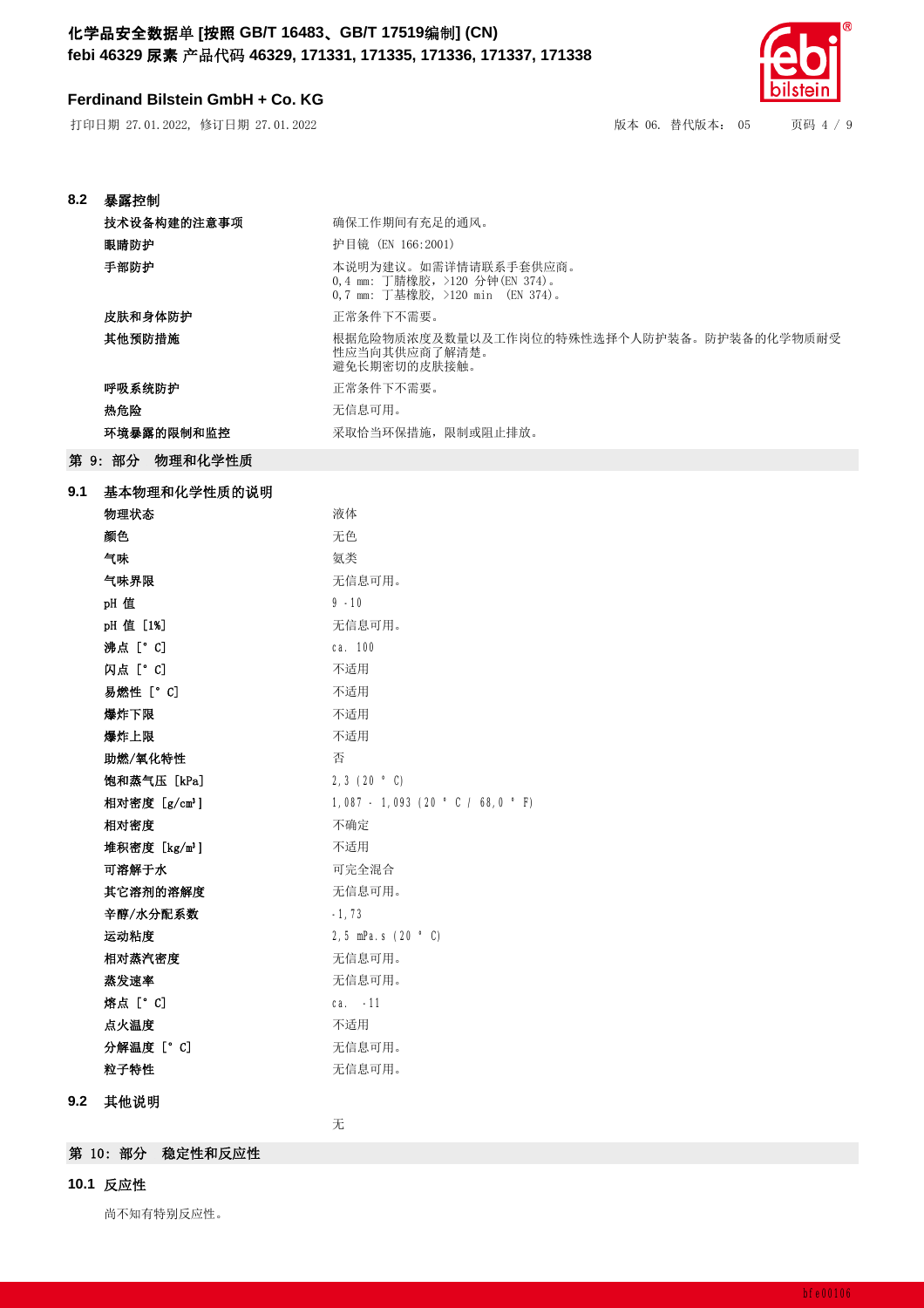## **Ferdinand Bilstein GmbH + Co. KG**

打印日期 27.01.2022, 修订日期 27.01.2022 <br> **Kanada Kanada Kanada Kanada Kanada Kanada Kanada Kanada Kanada Kanada Kanada Kanada Kanada Kanada Kanada Kana** 



## 10.2 化学稳定性

在常温下稳定

## **10.3** 可㜭Ⲵ危䲙反应

与强碱和氧化剂反应。

### 10.4 需要避免的条件

见章节 7.2. 急剧加热。

## 10.5 不兼容的物质

酸化性物質

### **10.6** 危䲙Ⲵ分䀓产⢙

加热时产生以下(分解)产物: 氨。 氧化氮(NOx)。

## 第 11: 部分 毒理学信息

## 11.1 毒效说明

### 急性经口毒性

污染的包装 ATE-mix, 通过口腔, 14 300 mg/kg bw

| 组成部分                                   |
|----------------------------------------|
| 尿素, CAS: 57-13-6                       |
| 通过口腔,<br>老鼠,<br>LD50,<br>$14300$ mg/kg |

#### 急性经皮毒性

| 组成部分                                 |
|--------------------------------------|
| 尿素, CAS: 57-13-6                     |
| 皮肤, 老鼠, 8200 mg/kg (IUCLID)<br>LD50, |

#### 急性吸入毒性

| 眼睛刺激或腐蚀           | 根据现有资料, 分类标准不符合。 |
|-------------------|------------------|
| 皮肤刺激或腐蚀           | 根据现有资料, 分类标准不符合。 |
| 呼吸或皮肤过敏           | 根据现有资料,分类标准不符合。  |
| 特异性靶器官系统毒性 一次接触   | 根据现有资料, 分类标准不符合。 |
| 特异性靶器官系统毒性 - 反复接触 | 根据现有资料,分类标准不符合。  |
| 生殖细胞突变性           | 根据现有资料,分类标准不符合。  |
| 牛殖毒性              | 根据现有资料,分类标准不符合。  |
| 致癌性               | 根据现有资料,分类标准不符合。  |
| 吸入性危害物质           | 根据现有资料,分类标准不符合。  |
| 一般备注              |                  |

无整体产品的毒理学数据。 所列举的所含成分毒性数据主要针对配套医疗工作、安全领域专业人员及工作岗位健康保护和 毒理学家。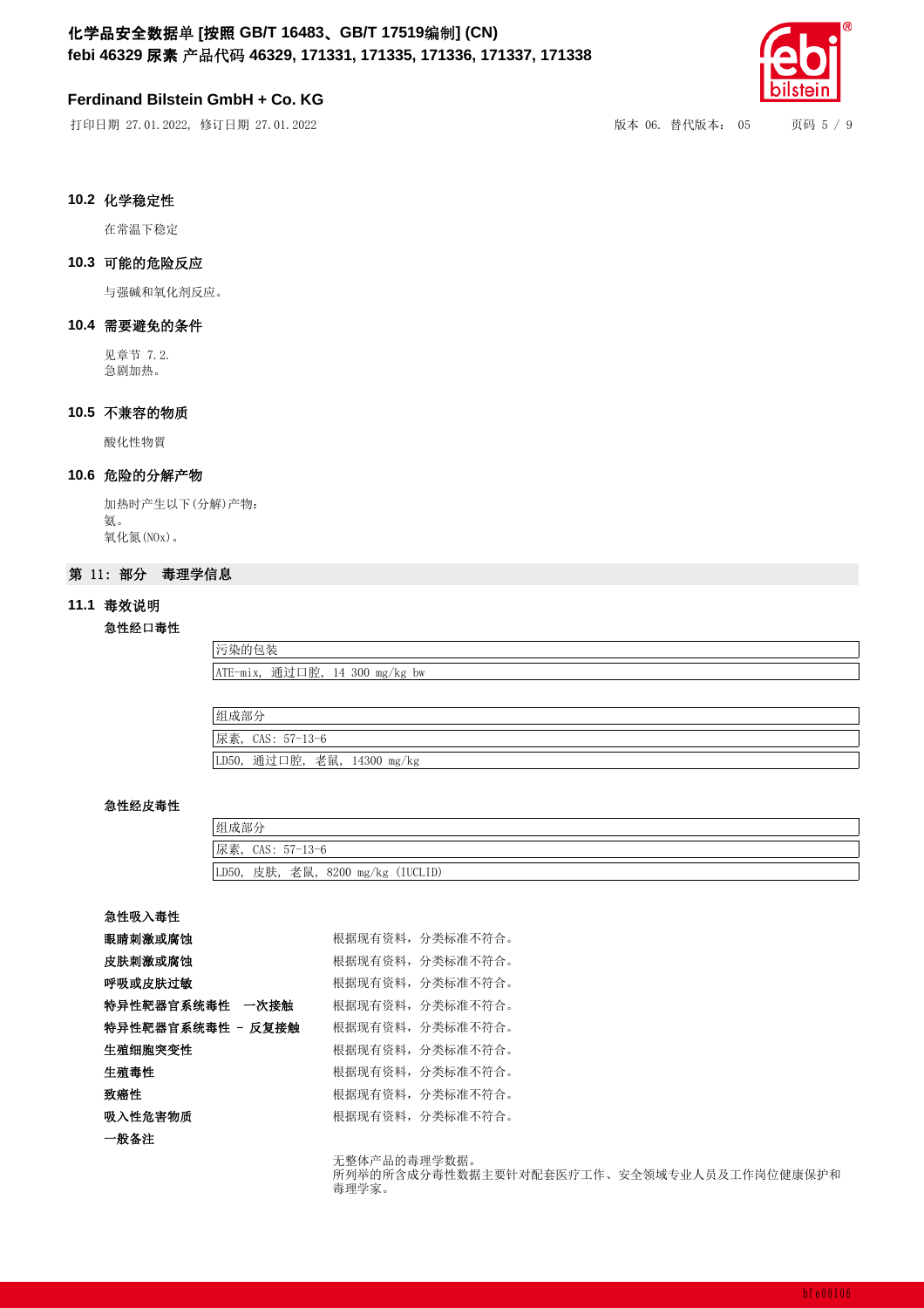## **Ferdinand Bilstein GmbH + Co. KG**

打印日期 27.01.2022, 修订日期 27.01.2022 <br>  **2020, 12.022, 修订日期 27.01.2022** <br>
2021 <br>
2022 <br>
2022 <br>
2022 <br>
2022 <br>
2022 <br>
2022 <br>
2022 <br>
2022 <br>
2023 <br>
2023 <br>
2023 <br>
2023 <br>
2023 <br>
2023 <br>
2023 <br>
2023 <br>
2023 <br>
2023 <br>
2023 <br>
2023 <br>
2



## 第 12: 部分 生态学信息

#### **12.1** ⭏态∂性

| 污染的包装                                 |
|---------------------------------------|
| 根据现有资料, 分类标准不符合。                      |
|                                       |
| 组成部分                                  |
| 尿素, CAS: 57-13-6                      |
| Pseudomonas putida, > 10000 mg/l /16h |

Scenedesmus quadricauda (algea), > 10000 mg/l /8d LC50, Leuciscus idus, > 6810 mg/l (DIN 38412) LC50, (96h), 鱼, 12000 mg/l (IUCLID)

EC50, (48h), Daphnia magna, > 10000 mg/l (Lit.)

# 12.2 持久性和降解性

续存性和可分解性

#### 环境适应性特征

| 在污水处理厂处理过程中的特性 | 无信息可用。 |
|----------------|--------|
| 生物降解性。         | 可牛物降解。 |

#### 12.3 生物富集或生物积累性

不会积聚在人体组织中。

#### **12.4** 在土壤中Ⲵ⍱动性

无信息可用。

## 12.5 PBT与vPvB评估结果

根据全部现有信息不能按照PBT或vPvB分类。

#### 12.6 内分泌干扰特性

无信息可用。

### **12.7** 其他ᴹ害效应

无整体产品的生态学数据。 所列举的内含成分毒性数据由原材料生产厂家提供。

## 第 13: 部分 处置参考

### **13.1** 废⢙处⨶方⌅

按照当地的法律法规来处理废弃物。

#### 污染的包装

如有必要与处置方/相关机构协调处置。

### 污染包装物

未受到污染的包装应循环再利用。 被污染的包装必须与物质一同处置。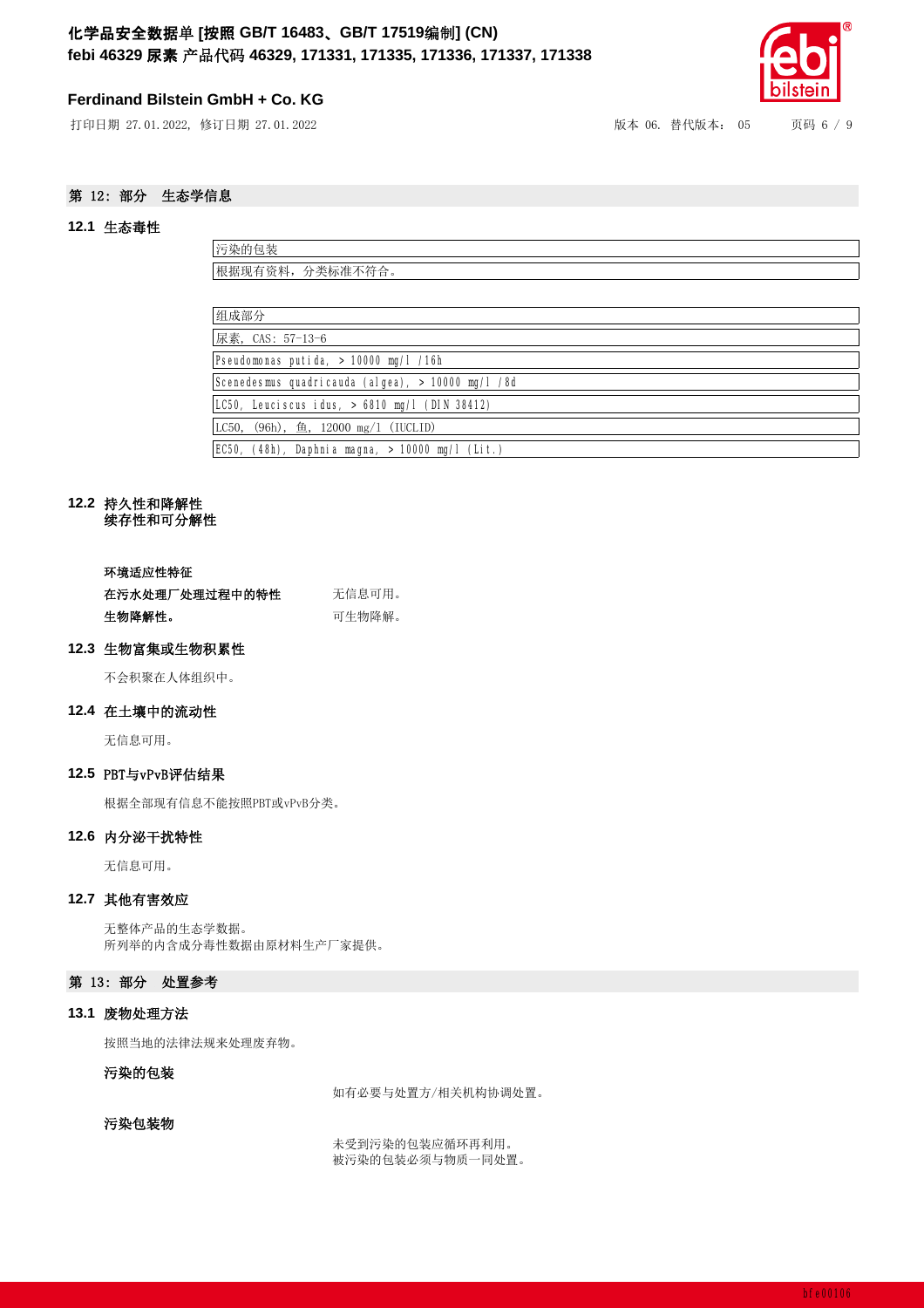## **Ferdinand Bilstein GmbH + Co. KG**

打印日期 27.01.2022, 修订日期 27.01.2022 <br>  **12.02020 12.01.2022 <br>
22.02.020 12.022, 修订日期 27.01.2022 <br>
22.02.020 12.020 <br>
22.02.020 12.020 12.020 12.020 12.020 12.030 12.040 12.040 12.040 12.040 12.040 12.040 12.040 12.040 12.** 

| 第 14: 部分 运输信息                  |                                     |  |
|--------------------------------|-------------------------------------|--|
| 14.1 联合国危险货物编号 (UN号)<br>陆地运输根据 | 不适用                                 |  |
| (ADN)                          | 不适用                                 |  |
| 船舶运输根据 IMDG                    | 不适用                                 |  |
| 航空运输根据 IATA                    | 不适用                                 |  |
| 14.2 联合国运输名称<br>陆地运输根据         | 非危险品                                |  |
| (ADN)                          | 非危险品                                |  |
| 船舶运输根据 IMDG                    | NOT CLASSIFIED AS "DANGEROUS GOODS" |  |
| 航空运输根据 IATA                    | NOT CLASSIFIED AS "DANGEROUS GOODS" |  |
| 14.3 联合国危险性分类<br>陆地运输根据        | 不适用                                 |  |
| (ADN)                          | 不适用                                 |  |

船舶运输根据 IMDG **THE TEAM THE TEAM THE TEAM THE TEAM THE TEAM THE TEAM THE TEAM THE TEAM THE TEAM THE TEAM THE TEAM THE TEAM THE TEAM THE TEAM THE TEAM THE TEAM THE TEAM THE TEAM THE TEAM THE TEAM THE TEAM THE TEAM THE TEAM T** 航空运输根据 IATA **The Control Table Thank** 

- 14.4 包装类别 陆地运输根据 不适用
	- (ADN) 不适用 船舶运输根据 IMDG **THE TEAM THE TEAM THE TEAM THE TEAM THE TEAM THE TEAM THE TEAM THE TEAM THE TEAM THE TEAM THE TEAM THE TEAM THE TEAM THE TEAM THE TEAM THE TEAM THE TEAM THE TEAM THE TEAM THE TEAM THE TEAM THE TEAM THE TEAM T**
- 航空运输根据 IATA **The Control Table of The Table** 14.5 海洋污染物 (是/否) 陆地运输根据 **不可以** 不可

| (ADN) | 否 |
|-------|---|
|-------|---|

- 船舶运输根据 IMDG **TELL TELL TELL TELL** 否
- 航空运输根据 IATA **TELED TELECT** 否
- 14.6 使用者的特殊防范措施

相关信息见章节 6 至 8。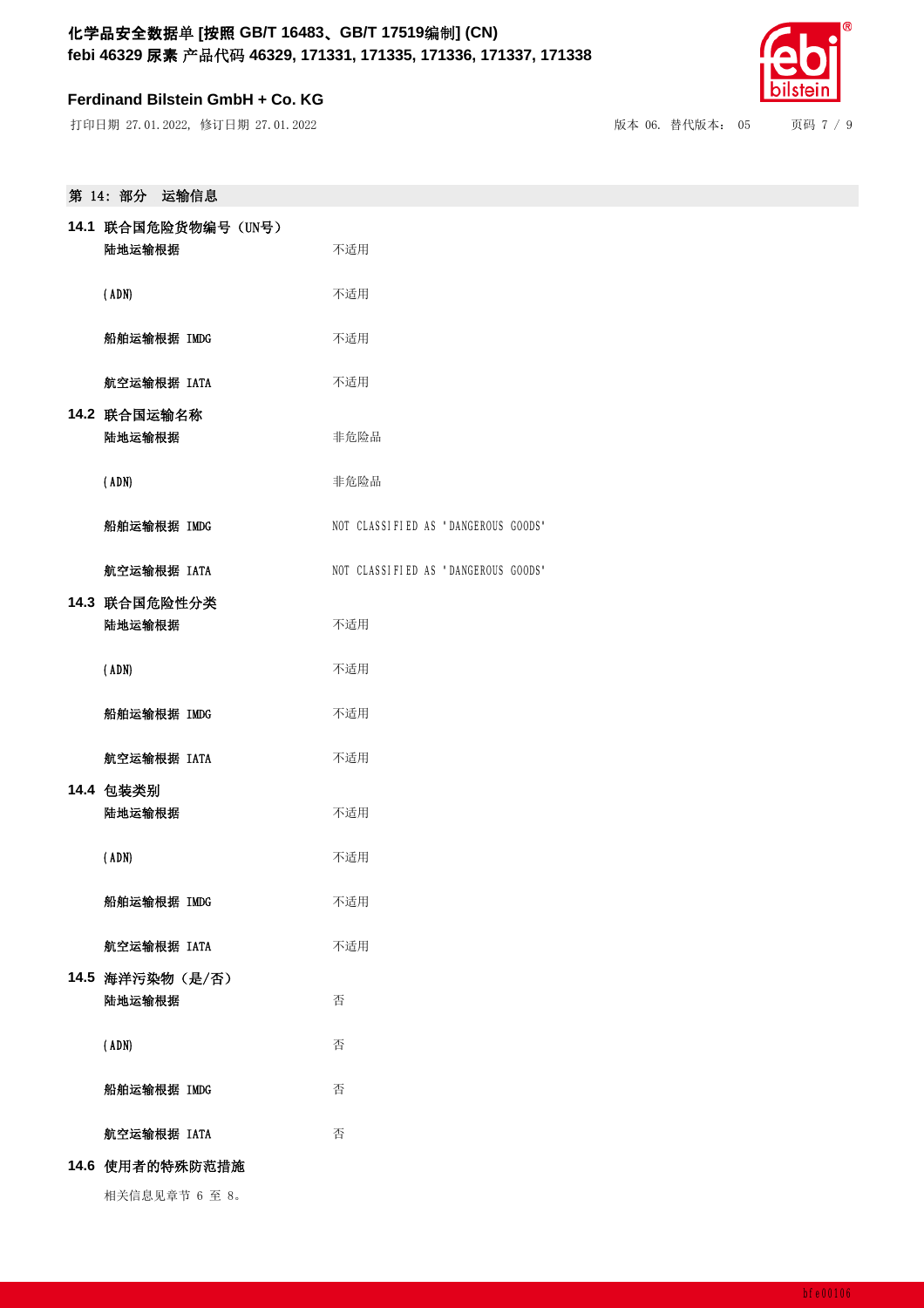#### **Ferdinand Bilstein GmbH + Co. KG**

打印日ᵏ 27.01.2022, 修䇒日ᵏ 27.01.2022 版本 06. 替代版本: 05 页码 8 / 9



#### 14.7 大宗货物运输根据《防止船舶污染海洋公约 》附录 II 及 IBC-Code

不适用

#### 第 15: 部分 法规信息

#### 15.1 安全、健康和环保规章/材料或混合物的专项法规

| 运输规定                                   | ADR (2021); IMDG-Code (2021, 40. Amdt.); IATA-DGR (2021)                                                                                                                                                                                                                                                                                                                       |
|----------------------------------------|--------------------------------------------------------------------------------------------------------------------------------------------------------------------------------------------------------------------------------------------------------------------------------------------------------------------------------------------------------------------------------|
| 下列法律、法规、规章和标准,对该化<br>学品的管理作了相应的规定(CN): | 按照 GB/T 16483-2008、GB/T 17519-2013编制,GB 13690 - 2009; GB 15258-2009; GB<br>12268-2012; GBZ 2.1-2007; GB 30000.2-29-2013                                                                                                                                                                                                                                                        |
| 使用有毒物品作业场所劳动保护条例:<br>高毒物品目录: 列入。       | 否                                                                                                                                                                                                                                                                                                                                                                              |
| - VOC $(2010/75/CE)$                   | 0 <sup>96</sup>                                                                                                                                                                                                                                                                                                                                                                |
| 15.2 材料安全评估                            |                                                                                                                                                                                                                                                                                                                                                                                |
|                                        | 针对本产品未实施物质安全评估。                                                                                                                                                                                                                                                                                                                                                                |
| 第 16: 部分 其他信息                          |                                                                                                                                                                                                                                                                                                                                                                                |
| 16.1 缩写和首字母缩略词:                        |                                                                                                                                                                                                                                                                                                                                                                                |
|                                        | ADR = Accord européen relatif au transport international des marchandises<br>Dangereuses par Route<br>RID = Règlement concernant le transport international ferroviaire de marchandises<br>dangereuses<br>ADN = Accord européen relatif au transport international des marchandises<br>dangereuses par voie de navigation intérieure<br>ملحمد المتحمين المتحمل ملابيهم المحالة |

 $ATE = acute$  toxicity estimate CAS = Chemical Abstracts Service

CLP = Classification, Labelling and Packaging

- DMEL = Derived Minimum Effect Level
- 
- DNEL = Derived No Effect Level

EC50 = Median effective concentration

- ECB = European Chemicals Bureau
- EEC = European Economic Community
- EINECS = European Inventory of Existing Commercial Chemical Substances

EL50 = Median effective loading

- ELINCS = European List of Notified Chemical Substances
- EmS = Emergency Schedules
- GHS = Globally Harmonized System of Classification and Labelling of Chemicals

IATA = International Air Transport Association

IBC-Code = International Code for the Construction and Equipment of Ships carrying Dangerous Chemicals in Bulk

- $IC50 = Inhibi$  tion concentration, 50%
- IMDG = International Maritime Code for Dangerous Goods
- IUCLID = International Uniform ChemicaL Information Database
- IVIS = In vitro irritation score
- LC50 = Lethal concentration, 50%
- LD50 = Median lethal dose
- LC0 = lethal concentration, 0%
- LOAEL = lowest-observed-adverse-effect level
- LL50 = Median lethal loading
- $LO = Limited$  Quantities

MARPOL = International Convention for the Prevention of Marine Pollution from Ships NOAEL = No Observed Adverse Effect Level

NOEC = No Observed Effect Concentration

PBT = Persistent, Bioaccumulative and Toxic substance

PNEC = Predicted No-Effect Concentration REACH = Registration, Evaluation, Authorisation and Restriction of Chemicals

- STP = Sewage Treatment Plant
	- TLV®/TWA = Threshold limit value time-weighted average
	- TLV®STEL = Threshold limit value short-time exposure limit
	- VOC = Volatile Organic Compounds

vPvB = very Persistent and very Bioaccumulative